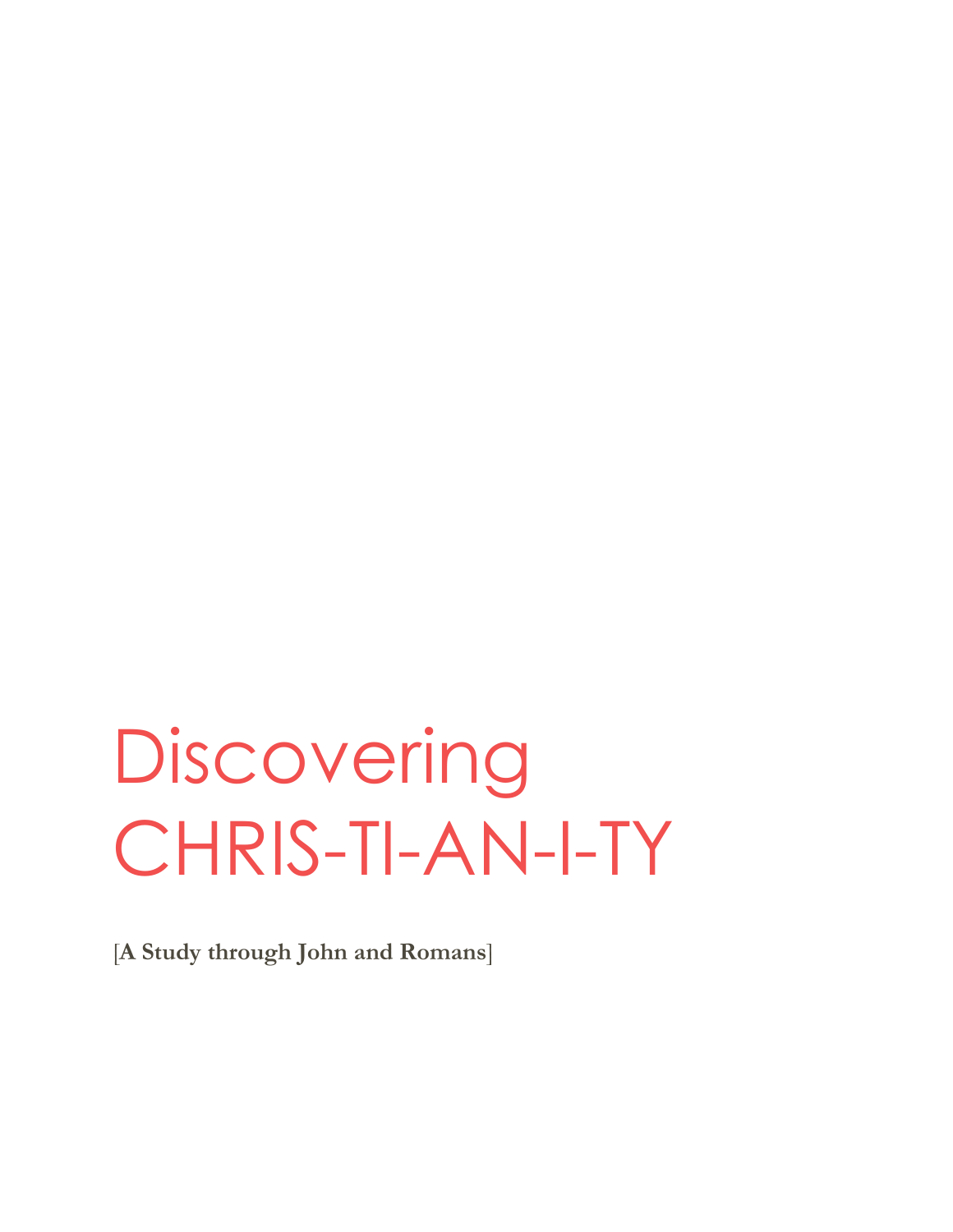### Reading Programme

| • Week One   | Read John 1-5                      | Who is Jesus?              |
|--------------|------------------------------------|----------------------------|
| • Week Two   | Read Romans 1-3:20                 | What is Sin?               |
| • Week Three | Read John 6-8 and Romans 3:21-5:21 | What is the Gospel?        |
| • Week Four  | Read John 9 and Romans 6-7         | What is Holiness?          |
| • Week Five  | Read John 10 and Romans 8          | What is Eternal Security?  |
| • Week Six   | Read John 11-12 and Romans 9-11    | What is the Old Testament? |
| • Week Seven | Read John 13-17                    | What is My Purpose?        |
| • Week Eight | Read Romans 12-13                  | What about Daily Living?   |
| • Week Nine  | Read Romans 14-16                  | What is Liberty?           |
| • Week Ten   | Read John 18-21                    | What a Saviour!            |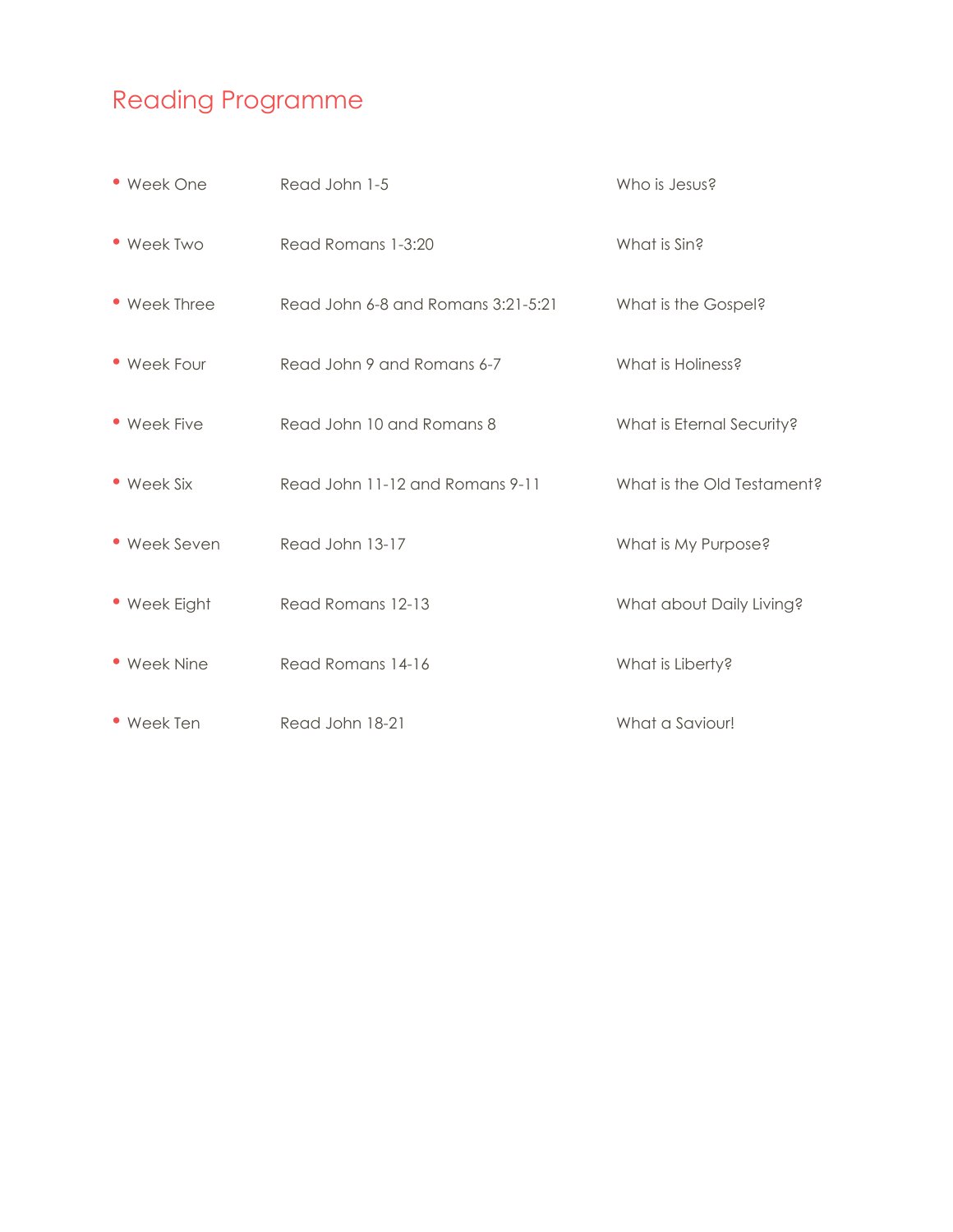### Study 1 Who is Jesus?

|                                          |                                                                                                        | The Word               | $[John 1:1-14]$ |
|------------------------------------------|--------------------------------------------------------------------------------------------------------|------------------------|-----------------|
|                                          | In the ___________________was the Word. The Word was ________God. The Word __________God.              |                        |                 |
|                                          | Things were made by Him [1:1-3]. The world was made by __________________________ [1:10]               |                        |                 |
|                                          |                                                                                                        |                        |                 |
|                                          |                                                                                                        | The Son and Messiah    |                 |
|                                          | Jesus Christ is the _______________begotten ___________________of God [1:18, 34, 2:16, 3:13-18, 35-36] |                        |                 |
|                                          | What did Jesus claim to be? _______________________ [4:25-26, 29]                                      |                        |                 |
|                                          |                                                                                                        |                        |                 |
|                                          |                                                                                                        | The Light and the Lamb |                 |
| the light $[1:5]$ .                      |                                                                                                        |                        |                 |
|                                          |                                                                                                        |                        |                 |
|                                          |                                                                                                        |                        |                 |
|                                          |                                                                                                        | Equal                  | [John 5:17-30]  |
| Jesus explains how He is equal with God. |                                                                                                        |                        |                 |
|                                          |                                                                                                        |                        |                 |
|                                          |                                                                                                        |                        |                 |
| 3.                                       |                                                                                                        |                        |                 |
|                                          |                                                                                                        |                        |                 |
| 5.                                       |                                                                                                        |                        |                 |
|                                          |                                                                                                        |                        |                 |
|                                          |                                                                                                        |                        |                 |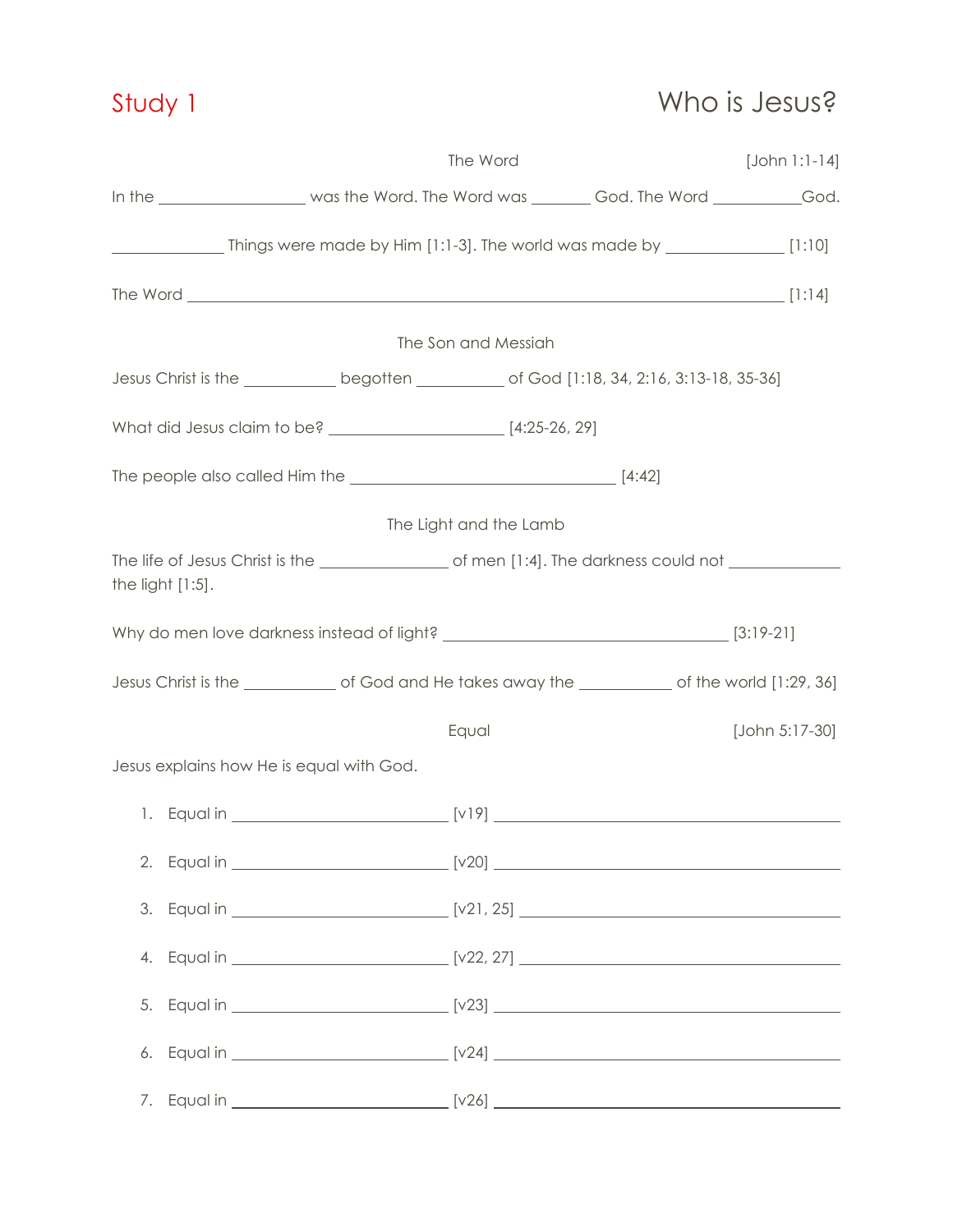### No Excuse

There are 3 things in Romans 1-3 that prove God's existence and His anger toward sin:

| $\sim$ [2:13-15] |                                                                                    |  |
|------------------|------------------------------------------------------------------------------------|--|
| $[2:17-23]$      |                                                                                    |  |
|                  |                                                                                    |  |
|                  | Wrath                                                                              |  |
|                  |                                                                                    |  |
|                  |                                                                                    |  |
| $[2:1-8]$        |                                                                                    |  |
|                  | Humanity                                                                           |  |
|                  |                                                                                    |  |
|                  |                                                                                    |  |
|                  | We began to worship ________________________ instead of the Creator [1:23, 25]     |  |
|                  |                                                                                    |  |
|                  |                                                                                    |  |
|                  | The Law [Romans 3:19-20]                                                           |  |
| reason:          | The law of God (the 10 commandments) were given by God to man for a very important |  |
|                  |                                                                                    |  |
|                  |                                                                                    |  |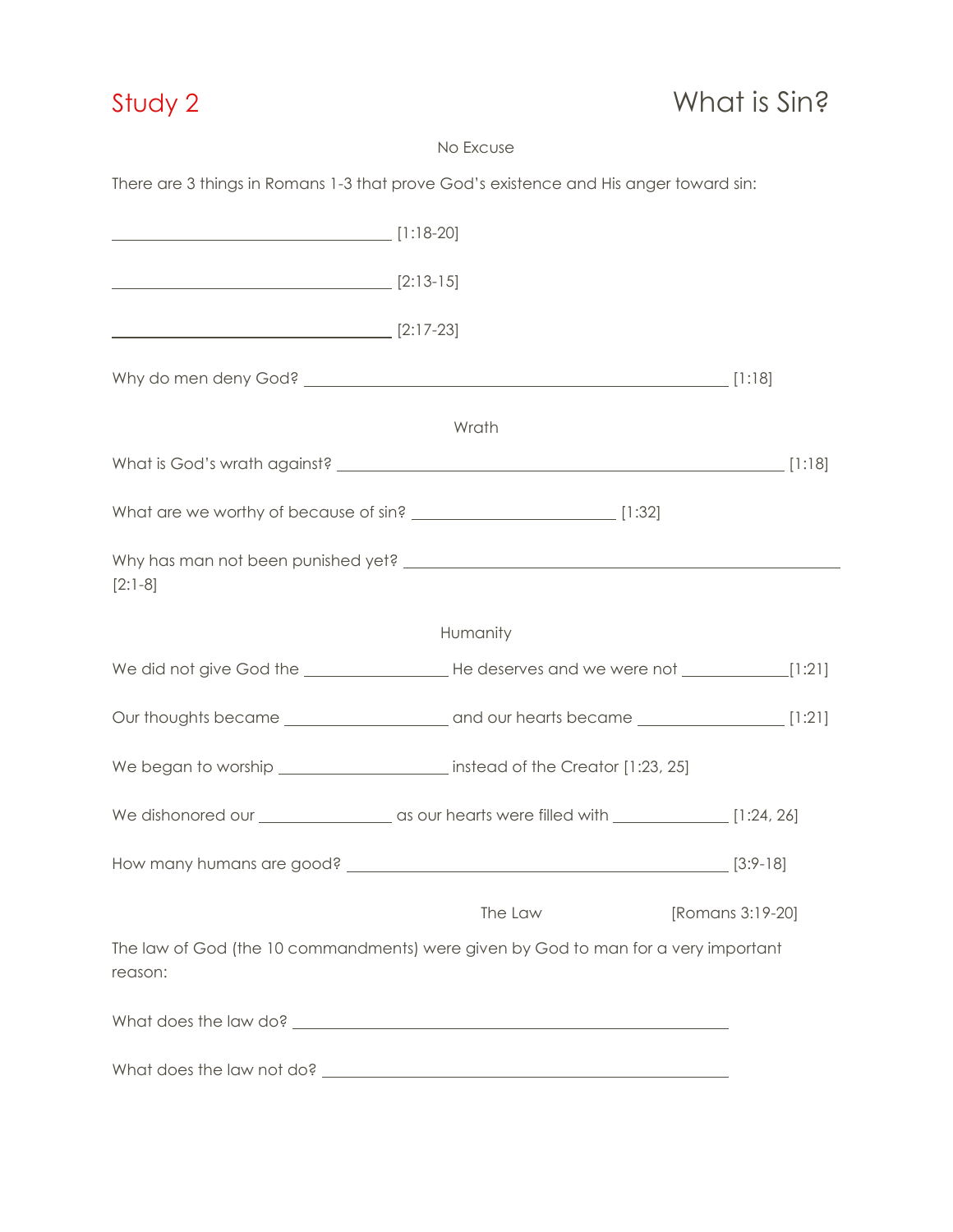# Study 3 What is the Gospel?

|                                                  | The Bread, The Light and Freedom                                                                       | [John 6-8]         |
|--------------------------------------------------|--------------------------------------------------------------------------------------------------------|--------------------|
| How does Jesus picture Himself in 6:48 and 8:12? |                                                                                                        |                    |
|                                                  |                                                                                                        |                    |
|                                                  |                                                                                                        |                    |
|                                                  |                                                                                                        |                    |
|                                                  |                                                                                                        |                    |
|                                                  |                                                                                                        |                    |
|                                                  |                                                                                                        |                    |
|                                                  | The Gospel                                                                                             | [Romans 3:21-5:21] |
|                                                  | Redemption [to buy back] - Christ bought us back from slavery with His blood [3:24]                    |                    |
|                                                  | Justification [to declare righteous] - God pardons us because Christ took our guilt [3:24, 26, 28]     |                    |
|                                                  | Propitiation [to appease wrath] - God's wrath against our sin has been dealt with [3:25]               |                    |
|                                                  | Imputation [to settle debt] - Christ has taken our sin debt making us rich in holiness [4:6, 8, 22-24] |                    |
|                                                  | Reconciliation [to make peace] - Christ has made peace between God and sinful man [5:1, 10]            |                    |
|                                                  | The Cost                                                                                               |                    |
| What were we like when Christ died for us?       |                                                                                                        |                    |
|                                                  | $\frac{1}{2}$ [5:6, 8, 10]                                                                             |                    |
|                                                  |                                                                                                        |                    |
|                                                  |                                                                                                        |                    |
|                                                  |                                                                                                        |                    |
|                                                  |                                                                                                        |                    |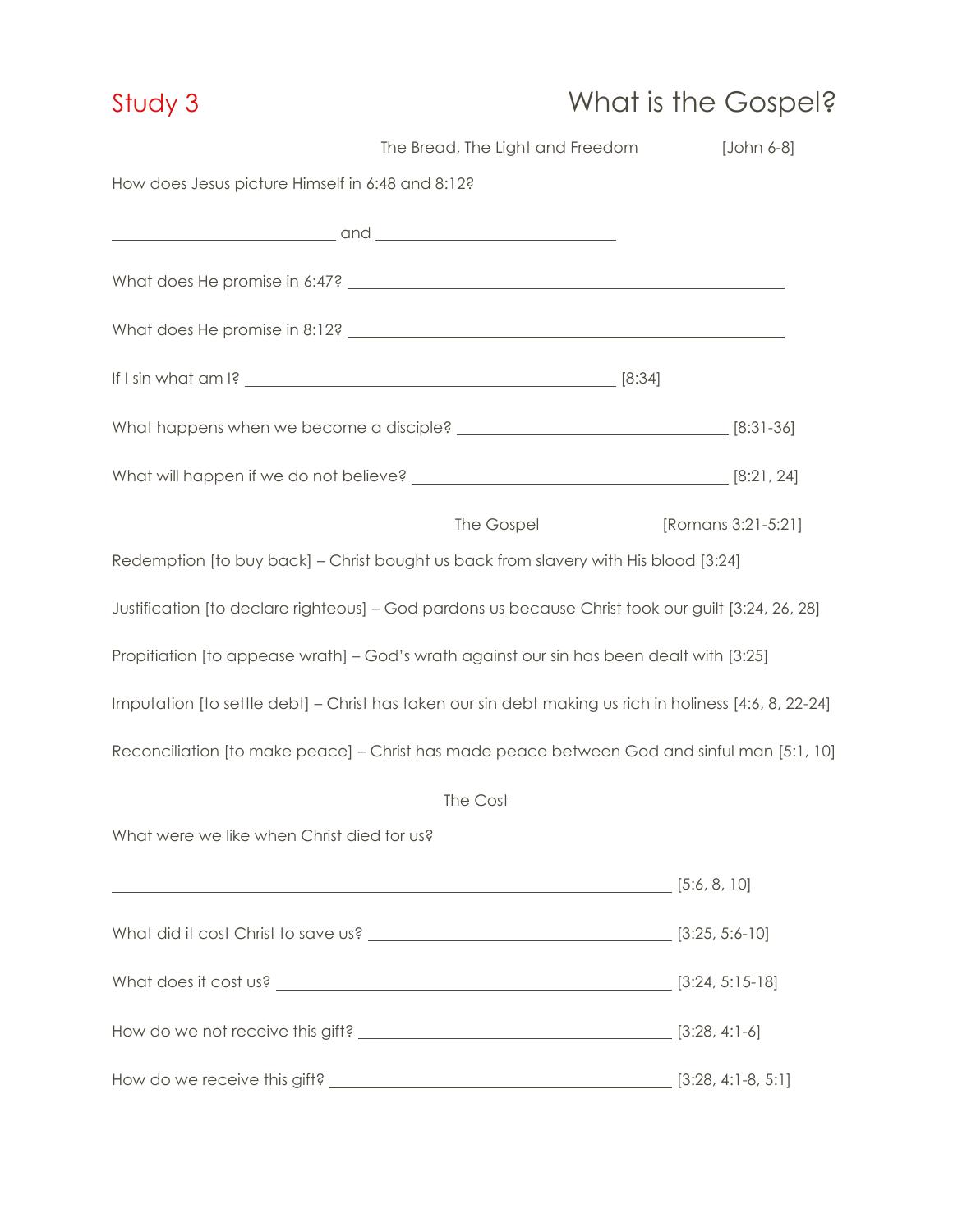### Study 4 What is Holiness?

### **Sanctification**

The word sanctification means 'to be set apart'. The idea is that we are set apart **from** sin and set apart **for** Christ. There are actually three steps:

- **Positional Holiness** set apart from the sinful world to become part of the family of God
- **Progressive Holiness** continues to grow in holiness in partnership with the Holy Spirit
- **Perfect Holiness** the believer enters heaven and his sin nature is eradicated

|    |                                                                                                                                                                                                    | Dead and Free 1 | [Romans 6] |
|----|----------------------------------------------------------------------------------------------------------------------------------------------------------------------------------------------------|-----------------|------------|
|    | When someone becomes a Christian what happens to them? _______________________ [v2-3, 6, 11]                                                                                                       |                 |            |
|    |                                                                                                                                                                                                    |                 |            |
|    | What does this death set them free to? ________________________ [v4, 13, 18, 22]                                                                                                                   |                 |            |
|    | There is a 3 step process here to defeating sin in our lives:                                                                                                                                      |                 |            |
|    | 1. $[V3, 6, 16]$                                                                                                                                                                                   |                 |            |
|    | a. That we are ________________________ in Christ [v3]                                                                                                                                             |                 |            |
|    | b. That we body of $sin is$ $[v6]$                                                                                                                                                                 |                 |            |
|    |                                                                                                                                                                                                    |                 |            |
| 2. | [v11] this means to accept as fact in your own life, to count it to be true                                                                                                                        |                 |            |
|    | a. That we are $\_\_\_\_\_\_\_\_\$ to sin [v11]                                                                                                                                                    |                 |            |
|    | b. That we are $\_\_\_\_\_\_\_\$ to Christ [v11]                                                                                                                                                   |                 |            |
| 3. | [v13, 16, 19] this means to surrender or give yourself                                                                                                                                             |                 |            |
|    | a. Your body as an ______________________ to God unto righteousness [v13]                                                                                                                          |                 |            |
|    | b. Your body as a ________________________to righteousness and holiness [v16, 19]                                                                                                                  |                 |            |
|    |                                                                                                                                                                                                    | Dead and Free 2 | [Romans 7] |
|    | What else has the believer died to and become free from? ________________________ [v4, 6]                                                                                                          |                 |            |
|    |                                                                                                                                                                                                    |                 |            |
|    |                                                                                                                                                                                                    |                 |            |
|    | The key to becoming more like Jesus Christ is to discover Him as gloriously beautiful, to desire Him<br>above all else, to draw nearer to Him daily. As we do this - He changes us into His image. |                 |            |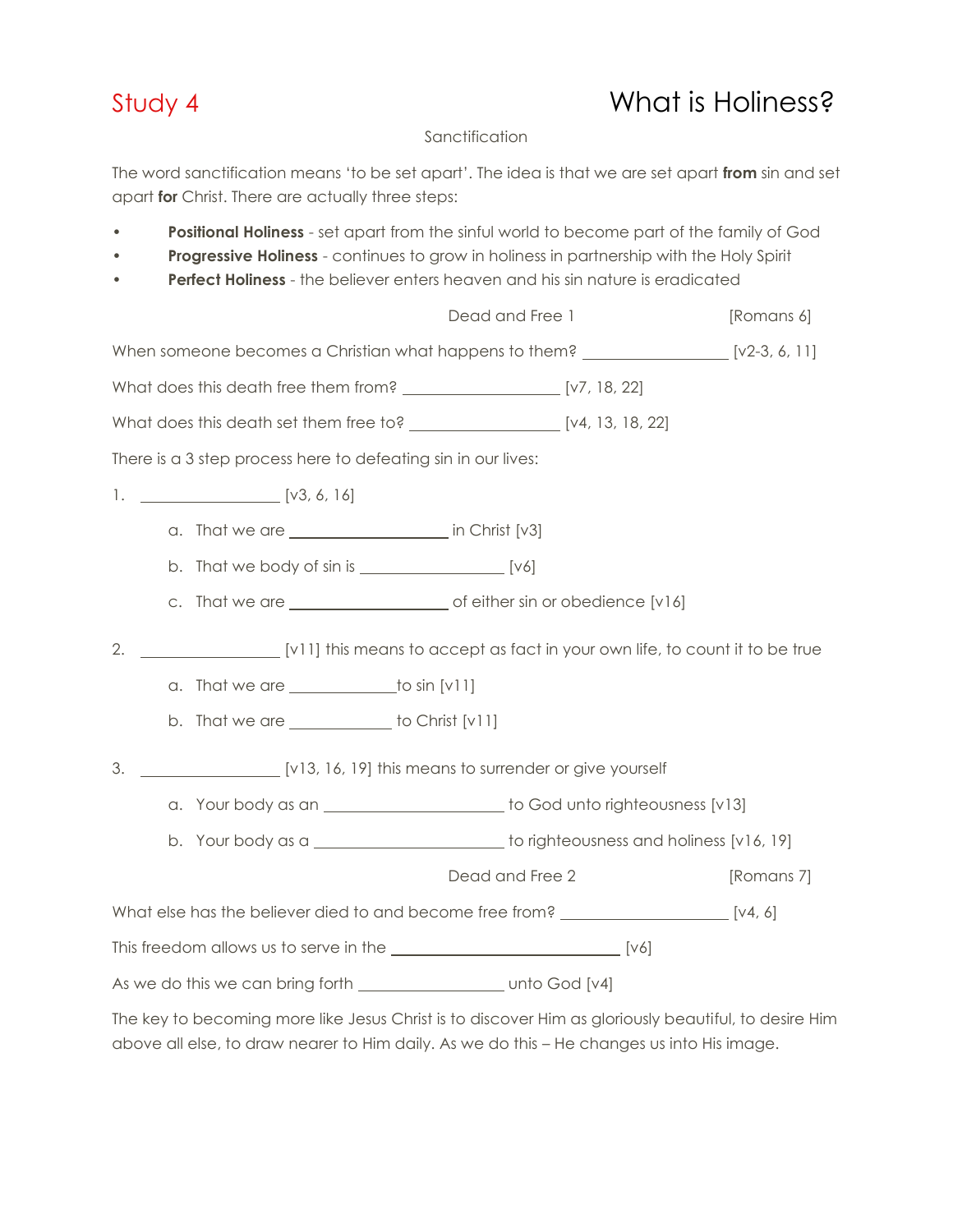### Study 5 What is Eternal Security?

The Shepherd's Hands

In John 10 Jesus Christ is the Door by which we enter into eternal life and our Good Shepherd who lays down His life for the sheep.

| His Forever                                                                                                                           | [Romans 8] |
|---------------------------------------------------------------------------------------------------------------------------------------|------------|
|                                                                                                                                       |            |
|                                                                                                                                       |            |
|                                                                                                                                       |            |
|                                                                                                                                       |            |
| What is the Holy Spirit doing for us right now? ________________________________[v27]                                                 |            |
|                                                                                                                                       |            |
|                                                                                                                                       |            |
|                                                                                                                                       |            |
|                                                                                                                                       |            |
| What can separate us from the love of Christ? ___________________________________ [v35-39]                                            |            |
| Suffering<br>Christians are not promised an easy life, but there are some truths to consider here in Romans 8<br>regarding suffering: |            |
|                                                                                                                                       |            |
|                                                                                                                                       |            |
|                                                                                                                                       |            |
|                                                                                                                                       |            |
|                                                                                                                                       |            |
|                                                                                                                                       |            |
|                                                                                                                                       |            |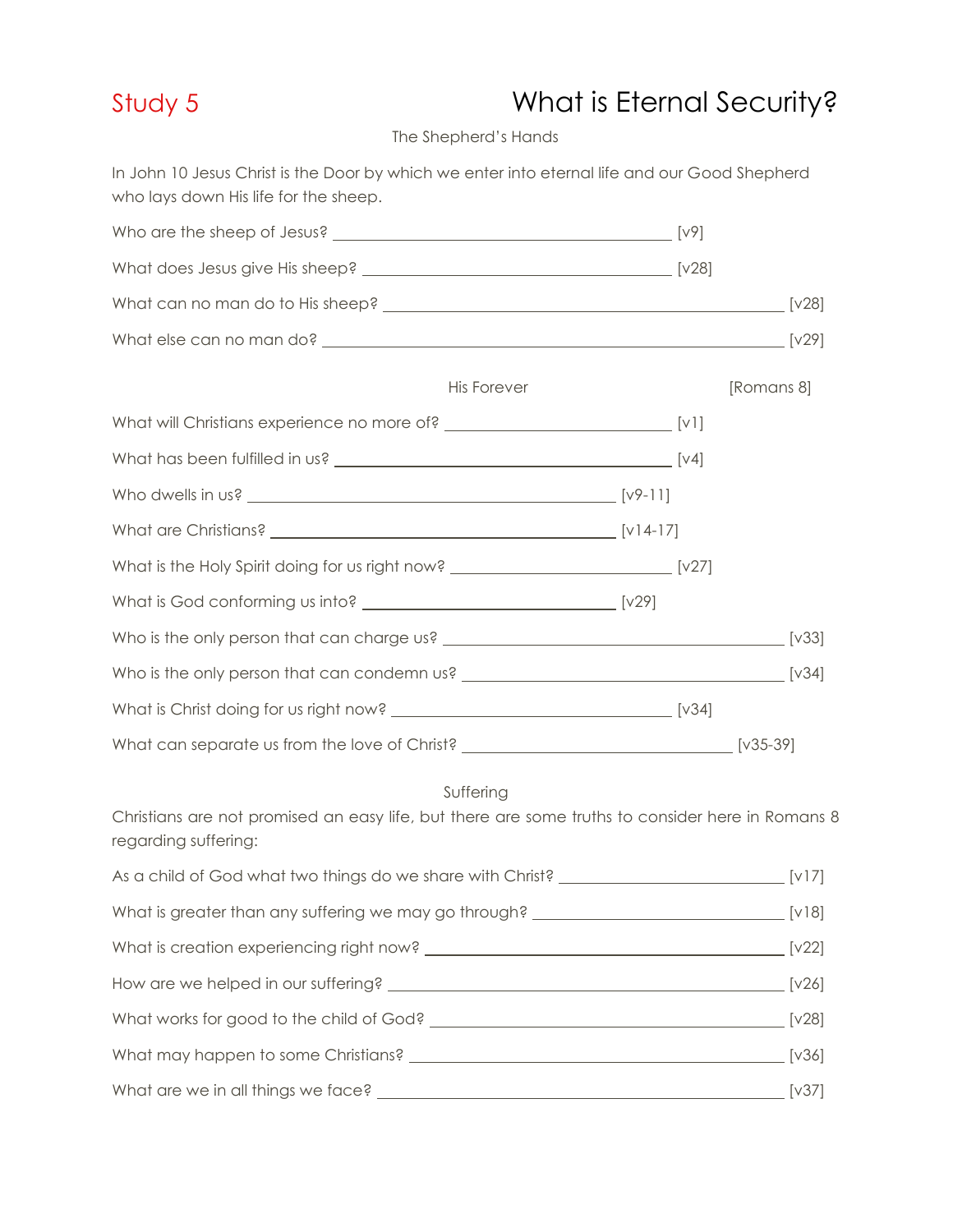| Study 6                              | What is the Old Testament?                                                                                               |                |  |
|--------------------------------------|--------------------------------------------------------------------------------------------------------------------------|----------------|--|
|                                      | The Jews and Jesus                                                                                                       | [John 11-12]   |  |
|                                      |                                                                                                                          |                |  |
|                                      |                                                                                                                          |                |  |
|                                      | What did Jesus do to fulfill prophecy here? __________________________________[12:14-15]                                 |                |  |
|                                      |                                                                                                                          |                |  |
|                                      | The Nation of Israel                                                                                                     | [Romans 9:1-5] |  |
| What did God give Israel?            |                                                                                                                          |                |  |
|                                      | <u> 2000 - Andrea Andrea (h. 2001).</u><br>Andrea Andrea Andrea Andrea (h. 2001).                                        |                |  |
|                                      |                                                                                                                          |                |  |
|                                      | <u> 2002 - Jan James James Jan James James James James James James James James James James James James James Jam</u>     |                |  |
|                                      | <u> 1990 - Jan James James (f. 1900).</u> Hermitik eta eta batean eta batean eta batean eta batean eta batean eta batean |                |  |
|                                      |                                                                                                                          |                |  |
|                                      | <u> 1999 - Jan James James James James James James James James James James James James James James James James J</u>     |                |  |
|                                      | <u> 1990 - Jan James James James James James James James James James James James James James James James James J</u>     |                |  |
|                                      | <u> 1989 - Andrea Santa Carlos II, ann an t-Iomraidh ann an t-Iomraidh ann an t-Iomraidh ann an t-Iomraidh ann an</u>    |                |  |
|                                      | Were all Jews born again in the Old Testament? _________________________________[9:6-8]                                  |                |  |
|                                      | The Stumbling of Israel                                                                                                  | [Romans 9-11]  |  |
| How did the Jews seek righteousness? |                                                                                                                          | $[9:30-33]$    |  |
|                                      |                                                                                                                          |                |  |
|                                      |                                                                                                                          |                |  |
|                                      |                                                                                                                          |                |  |
|                                      | What did God always have in the Old Testament? ________________________________[11:3-4]                                  |                |  |
|                                      |                                                                                                                          |                |  |
|                                      | Why has God allowed Israel as a nation to be blind? _____________________________ [11:25]                                |                |  |
| What will God do in the future?      |                                                                                                                          |                |  |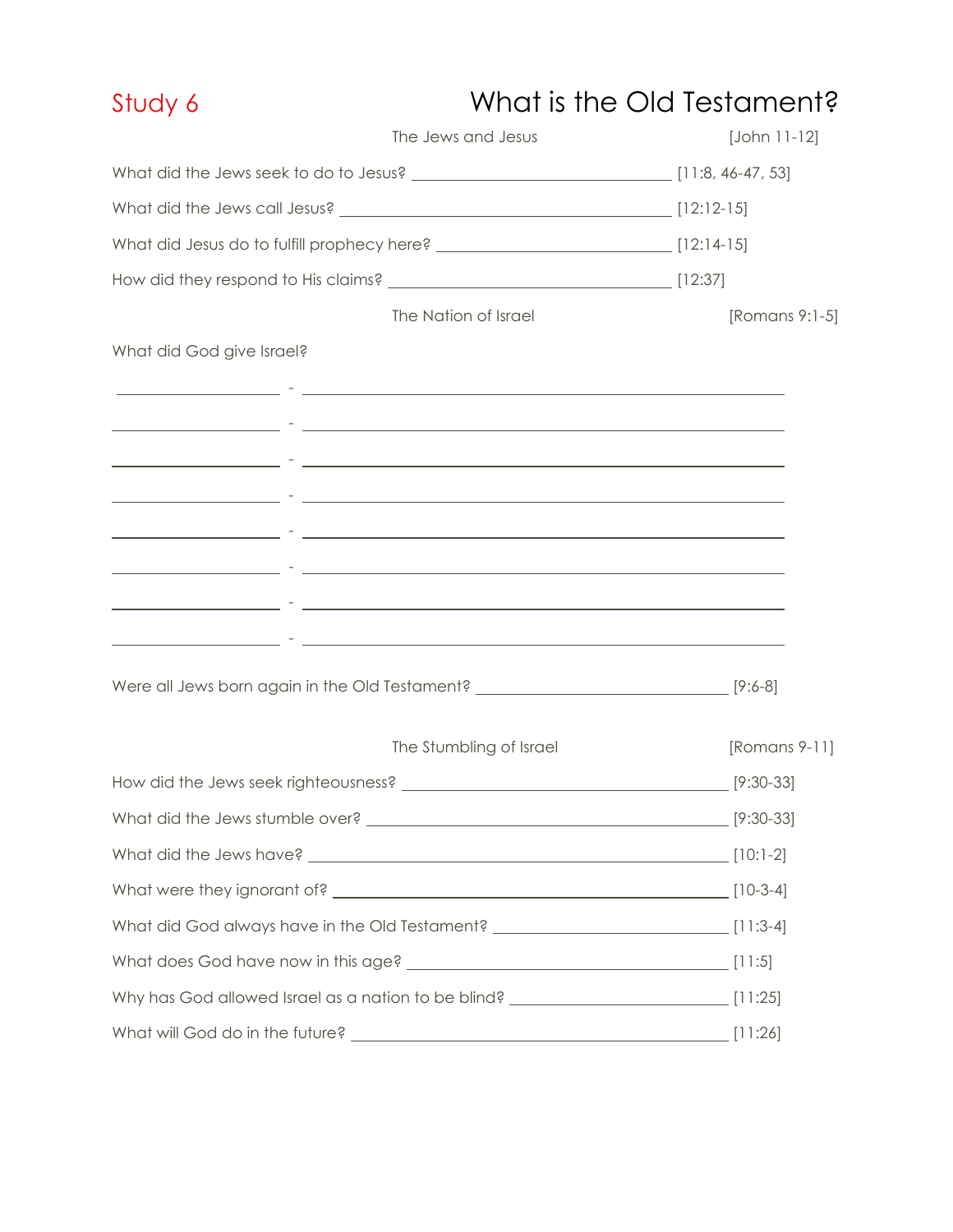### Study 7 What is My Purpose?

| The Servant King                    | [John 13] |
|-------------------------------------|-----------|
|                                     |           |
|                                     |           |
|                                     |           |
| Love and Hate                       |           |
|                                     |           |
|                                     |           |
|                                     |           |
|                                     |           |
|                                     |           |
|                                     |           |
|                                     |           |
|                                     |           |
| The Holy Spirit                     |           |
| What will the Comforter do?         |           |
|                                     |           |
| [14:26, 16:13] [14:26, 16:13]       |           |
| [15:26. 16:13-14] [15:26. 16:13-14] |           |
| <u>[16:7-11]</u> [16:7-11]          |           |
| A Branch                            |           |
|                                     |           |
|                                     |           |
|                                     |           |
|                                     |           |
|                                     |           |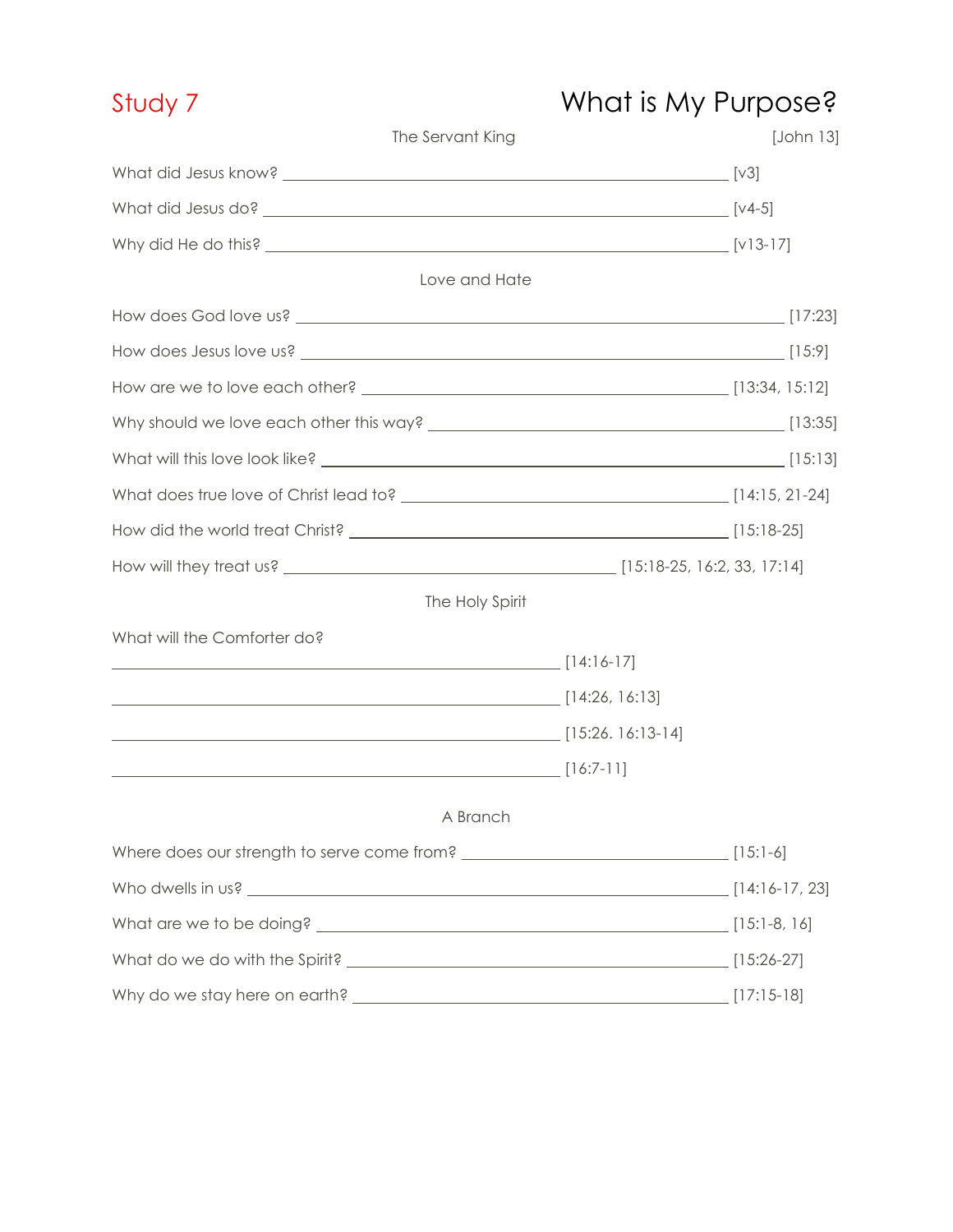# Study 8 What about Daily Living?

| Scripture                                                                           | [Romans 12:1-2]   |
|-------------------------------------------------------------------------------------|-------------------|
|                                                                                     |                   |
|                                                                                     |                   |
|                                                                                     |                   |
|                                                                                     |                   |
|                                                                                     |                   |
|                                                                                     |                   |
| Church                                                                              | [Romans 12:4-13]  |
|                                                                                     |                   |
|                                                                                     |                   |
|                                                                                     |                   |
| How are we to treat each other? [v9-10]                                             |                   |
|                                                                                     |                   |
|                                                                                     |                   |
| Society                                                                             | [Romans 12-13]    |
|                                                                                     |                   |
|                                                                                     |                   |
|                                                                                     |                   |
|                                                                                     |                   |
|                                                                                     |                   |
| How should we behave toward the government? _________________________________[13:5] |                   |
|                                                                                     |                   |
|                                                                                     |                   |
| Expectancy                                                                          | [Romans 13:11-14] |
|                                                                                     |                   |
|                                                                                     |                   |
| What should we do?                                                                  | $[v12-14]$        |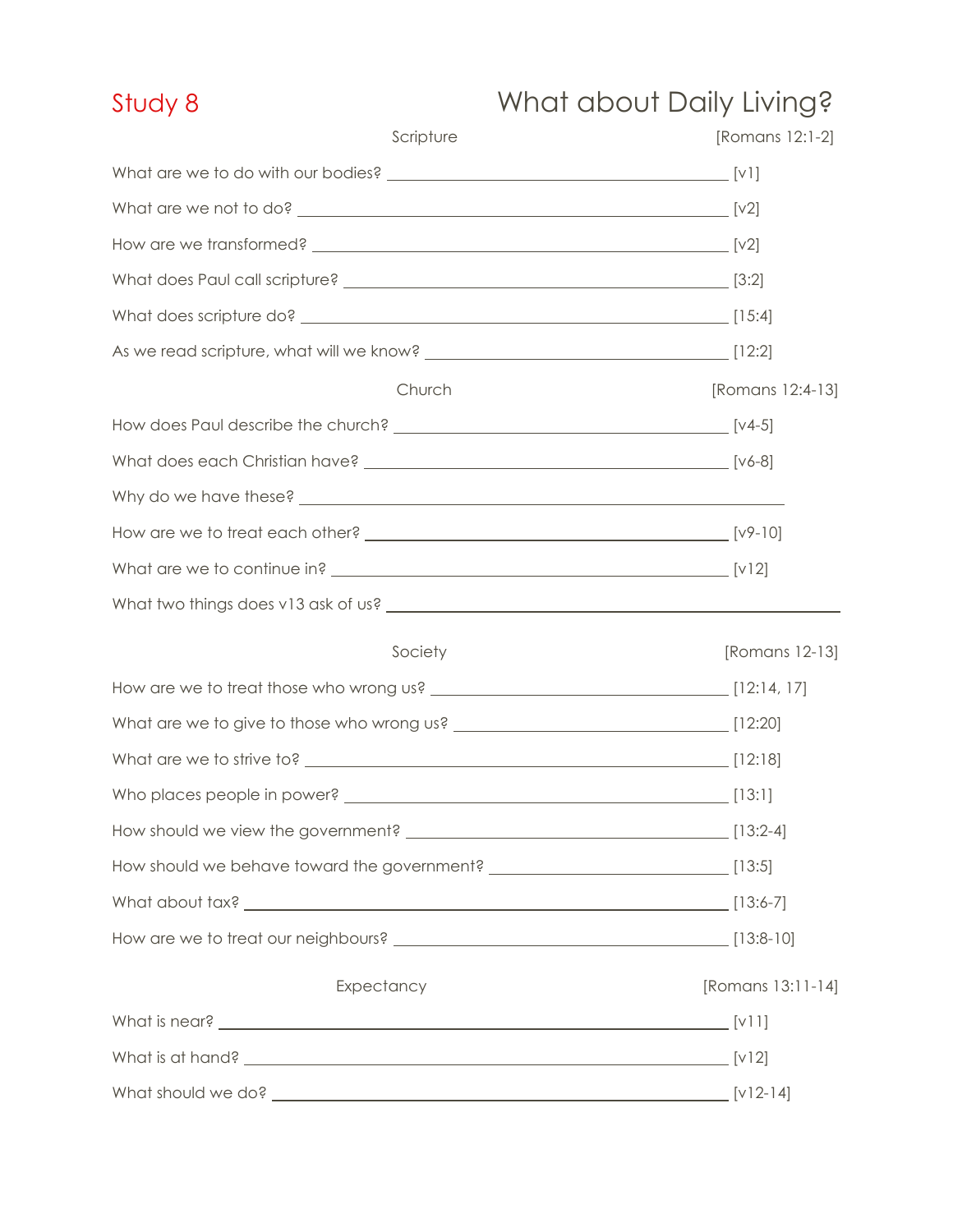| Study 9                                                                                         |                         | What is Liberty?   |
|-------------------------------------------------------------------------------------------------|-------------------------|--------------------|
|                                                                                                 | The Weak and the Strong | [Romans 14:1-15:7] |
|                                                                                                 |                         |                    |
| What were the two thoughts about eating meat? __________________________________[14:2]          |                         |                    |
| What were the two thoughts about special days? __________________________________[14:5]         |                         |                    |
|                                                                                                 |                         |                    |
|                                                                                                 |                         |                    |
|                                                                                                 |                         |                    |
|                                                                                                 |                         |                    |
|                                                                                                 |                         |                    |
|                                                                                                 |                         |                    |
|                                                                                                 |                         |                    |
|                                                                                                 |                         |                    |
|                                                                                                 | Paul's Liberty          | [Romans 15-16]     |
|                                                                                                 |                         |                    |
|                                                                                                 |                         |                    |
| What did he urge the Romans to do with their freedom? __________________________________[15:30] |                         |                    |
| What did Paul's friends do with their freedom?                                                  |                         |                    |
|                                                                                                 |                         |                    |
|                                                                                                 |                         |                    |
| $\overline{\phantom{a}}$ [16:6]                                                                 |                         |                    |
| $\overline{\hspace{1cm}}$ [16:7]                                                                |                         |                    |
| [16:9, 12, 21]                                                                                  |                         |                    |
|                                                                                                 | <b>False Teaching</b>   | [Romans 16:17-18]  |
|                                                                                                 |                         |                    |
|                                                                                                 |                         |                    |
|                                                                                                 |                         | [16:18]            |